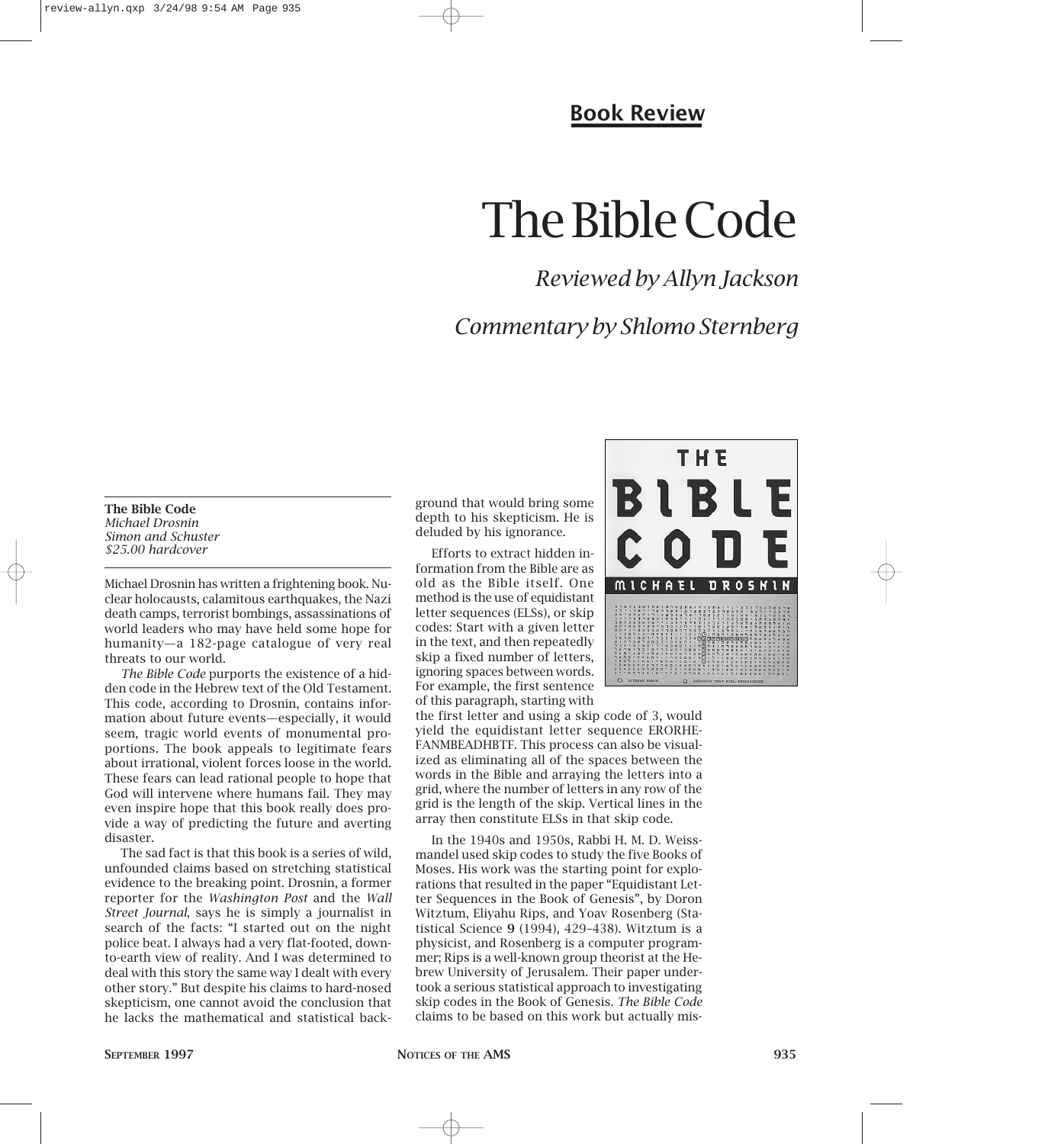uses the results in ways the authors seem not to have intended.

The paper begins with the following idea. Suppose you have a text in a foreign language and you are given a small set of related words in that language (for example, "hammer" and "anvil"). Can you decide whether the text is meaningful or gobbledegook? The question is not whether you can translate the text; the word list you are given is too short for that. Rather, the question is, Can you use statistical analyses of the proximity of the related words to uncover structure in the text that will tell you whether it has meaning? This is the approach the authors take to the skip-coded material gleaned from Genesis.

They define mathematically a way of measuring the "distance" between encoded words and statistical measures of "how close together" sets of encoded words are. The measures incorporate the notion that encoded words found with close to minimal skips are more significant than those found with very large skips. They ran experiments on two samples: One consisted of the names of 34 historical figures in Judaism and their birth and death dates; the other had the same information for a different set of 32 historical figures. For each sample they created a set of 1,000,000 different permutations of the names with the dates by taking 999,999 random matchings plus the one correct matching. The methods they developed allowed them to measure the "distance" between the list of names and the list of dates in each of the permutations.

The results are striking. For example, with the set of 32 names and dates, only 3 of the 1,000,000 permutations had a shorter "distance" between them than the correct matching of names and dates. Overall, the authors calculate that the probability of obtaining the results they did is 2/10000. The conclusion the authors draw is much more restrained than anything in *The Bible Code*: "We conclude that the proximity of [equidistant letter sequences] with related meanings in the Book of Genesis is not due to chance."

Because of the unusual nature of the paper, it was put through an especially lengthy review process. After it appeared, Harold Gans, a retired cryptologist with the National Security Agency, independently repeated and confirmed the results and found similar phenomena with other sets of data. However, some have raised questions about the paper. Brendan McKay, a mathematician at Australian National University, has criticized the methodology and says that a correct approach leads to far less impressive results. McKay and three colleagues tried to reproduce the paper's results and obtained insignificant findings (see the Web page [http://www.math.gatech.edu/](http://www.math.gatech.edu/~jkatz/Religions/Numerics/report.html) [~jkatz/Religions/Numerics/report.html](http://www.math.gatech.edu/~jkatz/Religions/Numerics/report.html)). McKay and Dror Bar-Natan, a mathematician at

the Hebrew University of Jerusalem, are preparing a paper detailing their findings (the paper will be submitted to a journal and will also be posted on McKay's home page, [http://cs.anu.edu.au/](http://cs.anu.edu.au/~bdm/)  $\sim$ bdm $/$ ).

Whatever the shortcomings of the *Statistical Science* paper, the authors at least made an effort to formulate a quantitative approach and a welldefined experiment. *The Bible Code*, while asserting that it is based on the paper, makes no attempt to emulate its rigor and objectivity. Drosnin clearly spent a great deal of time with Eliyahu Rips, who is a major figure in the book. Rips, Witztum, and Gans have publicly denounced the book's conclusions, but Rips has not denied the accuracy of the many passages in which he is quoted. If the descriptions in the book are accurate, Rips, like Drosnin, was enthralled by hunting through the "hidden text" of the Bible for hints about world events. However, Rips avoids asserting that one can predict the future this way. Drosnin tries to add legitimacy by quoting other prominent mathematicians, such as Robert Aumann, David Kazhdan, and Ilya Piatetski-Shapiro. Reading carefully, however, it appears that their statements of surprise at and confirmation of the code pertain to the work of Witztum et al., not that of Drosnin.

The main problem with the *The Bible Code* is that it suffers from the "I-know-it-when-I-see-it" approach. Rather than specifying beforehand what information he is looking for and then assessing what he did and did not find, Drosnin appears to have simply pored over thousands of arrays of skip-codings of the Bible and picked out what seemed interesting and plausible. One of the central examples in the book (dredged up time and again whenever Drosnin feels the need to shore up the reader's confidence in what he is doing) is the "prediction" of the 1995 assassination of Yitzhak Rabin. In 1994 Drosnin found Rabin's name in the code, crossed by the words "assassin will assassinate"; the year corresponding to 1995–96 in the Hebrew calendar appeared nearby.

Through an intermediary, Drosnin communicated a warning to Israeli officials. Certainly they knew that Rabin—the prime minister of a country marked by conflict and bloodshed, the architect of a nascent and highly controversial peace plan—was a potential target for assassination. It was a shock, but not quite a surprise, when he was killed. Although Drosnin's warning seems to have been taken seriously, he had no precise details about when or where or under what circumstances the assassination might take place. Nevertheless, he tries to portray the prediction as highly detailed: "[T]here were details as precise as the story reported on CNN," Drosnin exults: "the full name of Rabin, the name of his assassin, the year he was killed—all but Amir [the name of the assassin] found before it happened." Drosnin also found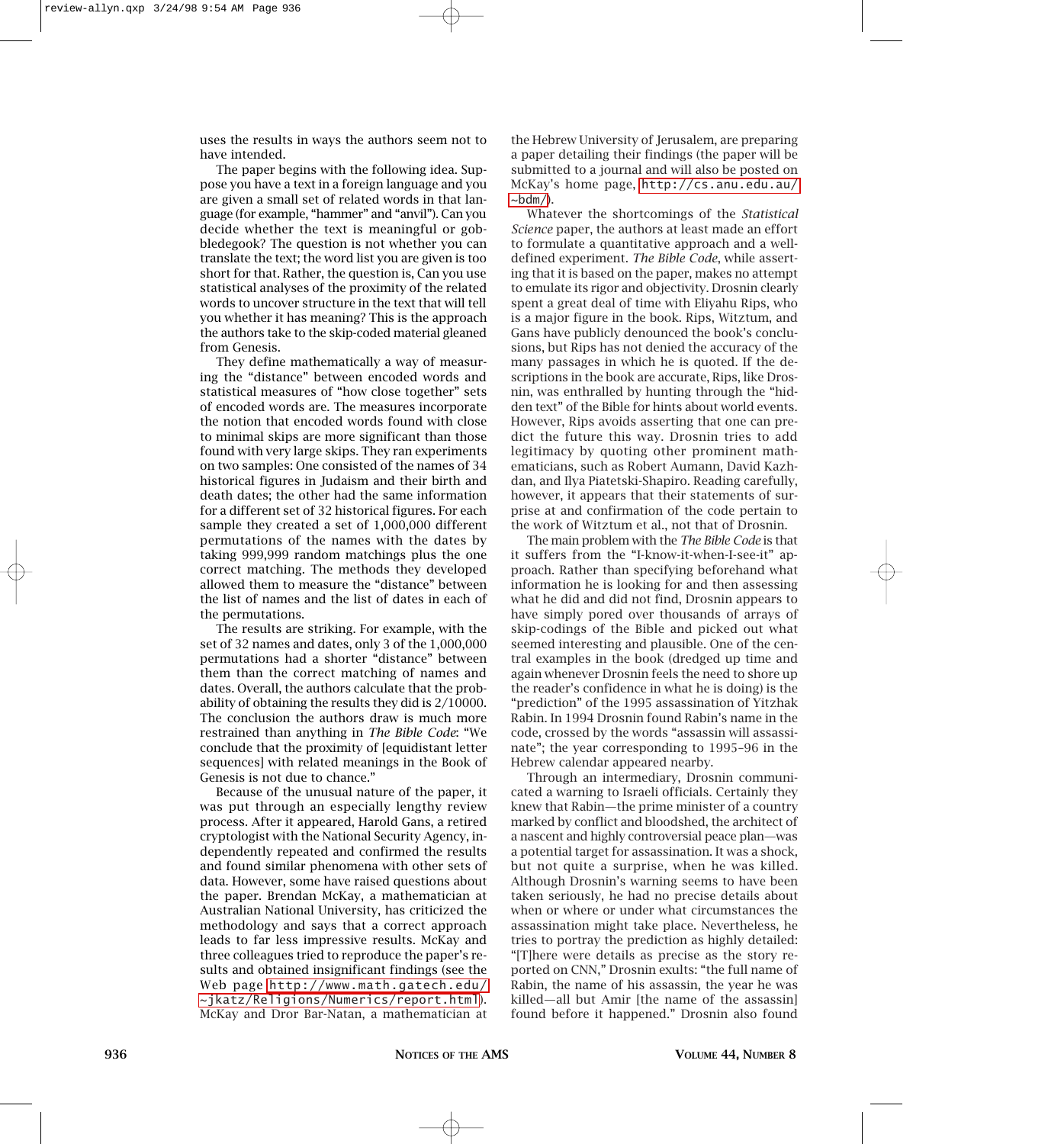references to the assassinations of Robert F. and John F. Kennedy and Anwar el-Sadat. Alas, Witztum, in his statement denouncing *The Bible Code*, also points out that one can find the assassination of Winston Churchill similarly encoded.

*The Bible Code* contains many graphical displays of arrays of Hebrew letters, with the words indicating the predictions circled and translated. Those who do not read Hebrew are at Drosnin's mercy when it comes to the meaning and interpretation of the words—a particularly worrisome notion given that many Hebrew words have multiple meanings in English. The translations are not even consistent throughout the book. For example, the words accompanying the name "Yitzhak Rabin" are variously translated as "assassin will assassinate", "assassin that will assassinate", and "assassin who will assassinate". In a Web posting Gans asserts that the correct translation is actually "murder" rather than "assassinate" and that one could interpret this finding as implying that Rabin was a murderer—a view that some, rightly or wrongly, did hold.

Another problem with *The Bible Code* is that Drosnin gives no explanation of how he applied the methods of the *Statistical Science* paper. For each of the 1,000,000 permutations of the names and dates, the paper provided a ranking based on how "close together" the names and dates appeared. How does this method carry over to calculating the odds of finding "Prime Minister Netanyahu" running across "Surely he will be killed"? "[Netanyahu's] death was not as clearly predicted as Rabin's," Drosnin warns. "The odds that it would be encoded with his name were 100 to 1. The Rabin assassination was encoded against odds of 3000 to 1." What exactly do these probabilities mean? Later on, in trying to explain that the Bible code does not really predict the future (while spending much of the book trying to persuade us that it does), Drosnin tells us that the code "may be a set of probabilities." Are these probabilities that actual events will occur? Or are they probabilities that related words will appear near each other in the code? He never makes it clear.

Not all of the predictions in *The Bible Code* are disastrous. Drosnin found the name "Edison" encoded near "light bulb" and "electricity", and "Newton" encoded near "gravity". But such examples are few; Drosnin clearly prefers prophecies of death and destruction. He manages to instill a fearful awe in the reader through this litany of disasters, but he also ends up undercutting his tone of seriousness by a predilection for bloated, portentous statements: "It was like the pieces of a puzzle coming together, slowly, inexorably completing some horrible picture." "The countdown to what could be the real Armageddon was coming to an end." "[T]he ultimate danger we face may be the

At <http://cs.anu.edu.au/~bdm/BH825.txt/>one can find the full text of the U.N. Convention on the Law of the Sea, signed in 1982. We shall look for messages encoded in this document. To make the experiment somewhat Hebrew-like, we will ignore all vowels and treat upper- and lowercase letters as the same.

This document (stripped down to its consonants) has some remarkable ELSs. The probabilities I will give are those of finding EVEN ONE example in a text formed from this by randomly shuffling the letters.

This Convention is a primary source of international law relating to oceans and waterways. In fact, if you read it, you

HeaR aLL THe LaW oF THe Sea (start=190588, skip=- 15290, prob=0.000095).

(In other words, the probability that this sentence appears in the document at all is 95 out of one million.)

Many other ELSs of very low probability can be found, but I will content myself with exploring this question: Why was this Convention signed? The cynic might say it was just that

NaTo NeeD aN aGReeMeNT oN THe Sea (start=88311, skip=3404, prob=0.000021),

but the truth is more mundane. After all, the world fishing industry benefits more than anyone. Yes, this was just a

SaFe uN oCeaN CoNVeNTioN To eNCLoSe TuNa (start=144491, skip-2066, prob=0.000000001)

(i.e., one in 1 billion).

I have found very good "predictions" of famous assassinations in the English text of *Moby Dick* (including vowels). This meets a direct challenge by Mr. Drosnin. Included are Trotsky, Ghandi, Robert Kennedy, and ten others. Each is at least as good as Mr Drosnin's example. Of course, I also have a "prediction" of the murder of Drosnin himself.

> *Brendan McKay Computer Science Department Australian National University*

greatest natural disaster mankind has ever witnessed."

The major prediction in the book is that World War III will start with a nuclear attack on Israel. Drosnin rightly points out that such an attack is a chillingly real possibility, given that Israel has plenty of enemies and given the increasing availability of the means to create nuclear weapons. He also found in the Bible code the return of the comet Swift in the year 2126, just as astronomers have predicted. He foretells a major earthquake in Los Angeles in 2010—a prediction bolstered by the well-known seismological fact that California is prime earthquake country. Drosnin covers his rearend by sticking to plausible scenarios that everyone already knows could happen.

In fact, the way Drosnin has rigged things, he will turn out to be right no matter what. When his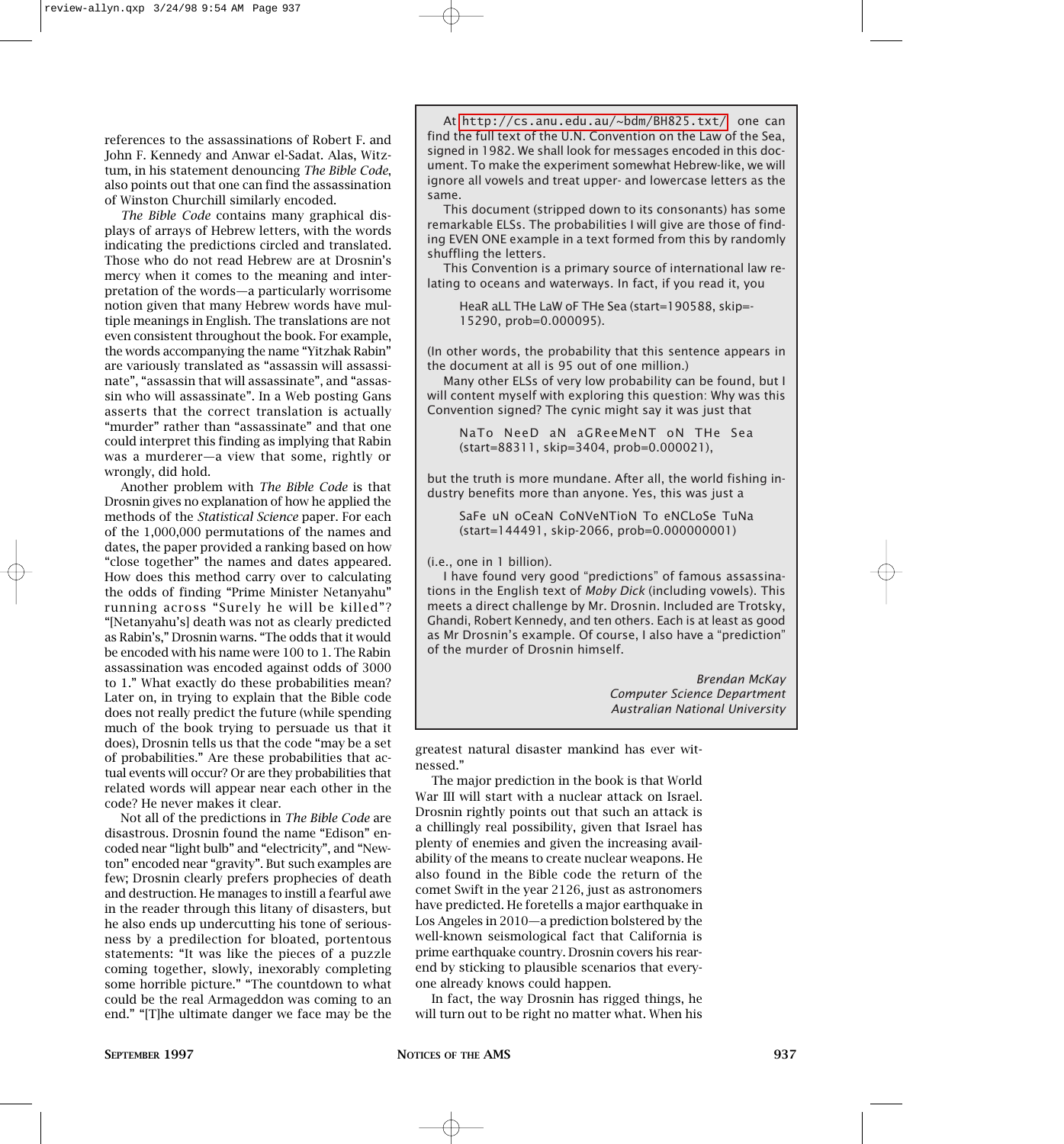prediction for an "atomic holocaust" of Israel in 1996 did not pan out, he found the word "delayed" encoded near the prediction. "Why didn't the Bible code just tell the one real future?" he asks. "The answer appears to be that there isn't just one real future; there are many possible futures." So if Drosnin is right about the future, he is an amazing prophet; if he is wrong, we just happened to get a different future that time. He also tries to bolster these unsupportable ideas with appeals to chaos theory and quantum physics. By the end of the book it becomes clear that, behind the facade of reportorial tough-mindedness and appeals to the objectivity of science and mathematics, Drosnin harbors dreams of becoming the prophet of our age. He believes he is the one to uncover the secrets in the book sealed by the Old Testament figure, Daniel. This is sacrilegious folly.

Drosnin has appeared on *Oprah*, and he has sold the movie rights to Warner Brothers. The book has hit the bestseller lists of the *New York Times*, the *Times of London*, *USA Today*, and *Publisher's Weekly* and has been written up in major newspapers and magazines (not to mention getting frontpage coverage in the tabloid paper, the *National Examiner*, along with a story on the marital prob-

lems of Frank and Kathie Lee Gifford). There is also a good deal of discussion of *The Bible Code* on the World Wide Web.<sup>1</sup> Generally the press has not been favorable, but the "reader reviews" on the Simon and Schuster home page were nearly all positive, with an average rating of 7.6 out of 10. (Then again, there are readers like Marilyn Glads, who posted this review: "This book freaked me out. I now know why I hate math and religion.")

Mathematics already has a public relations problem in that many people believe the field is a bag of tricks used to torment schoolchildren. Will readers of *The Bible Code* now conclude that what mathematics is *really* good for is doomsday prophecies? Most of them do not have the background in statistics and mathematics to be able to see the holes in Drosnin's arguments. But some may swallow *The Bible Code*, holes and all, just because it appears to offer a shred of hope for salvation from the many dangers our world faces.

*1A good place to start is* [http://yahoo.com/news\\_and\\_](http://yahoo.com/news_and_Media/Current_Events/Bible_Code_Controversy/) [Media/Current\\_Events/Bible\\_Code\\_Controversy/](http://yahoo.com/news_and_Media/Current_Events/Bible_Code_Controversy/).

## Comments on*The Bible Code*

#### *Shlomo Sternberg*

*The Bible Code* by Michael Drosnin exploits a hoax perpetrated by two Israelis, E. Rips and D. Witztum, which purports that there are messages about the future encrypted in the Hebrew text of the Bible codes which can only be deciphered by computer. It is easy to give a concise explanation of why this is a hoax, and so I shall do so here.

First of all, the "decoding of these hidden messages" depends on the letter-for-letter accuracy of the current electronic (Koren) version of the Bible as being the "original Hebrew version". This is simply not so. This is not a matter of belief, but a matter of fact: Orthodox Jews, for example, hold the Talmud in extremely high regard. But any serious student of the Talmud knows that there are

many citations of the Hebrew Bible which indicate a differing text from the one we have. In the Five Books of Moses these come to about one hundred discrepancies. One of the oldest complete texts of the Bible, the Leningrad codex (from 1009) (also available electronically) differs from the Koren version used by Rips and Witztum in forty-one places in Deuteronomy alone. In fact, the spelling in the Hebrew Bible did not become uniformized until the sixteenth century with the advent of a printed version that could provide an identical standard text available at diverse geographical locations.

Second, "hidden messages" similar to those of Drosnin, Rips, and Witztum can be produced in any sufficiently long actual text, and such have in fact been produced.

These two arguments apply equally well both to Drosnin's book and to the paper that appeared

*Shlomo Sternberg is professor of mathematics at Harvard University. His e-mail address is* shlomo@math. harvard.edu*.*